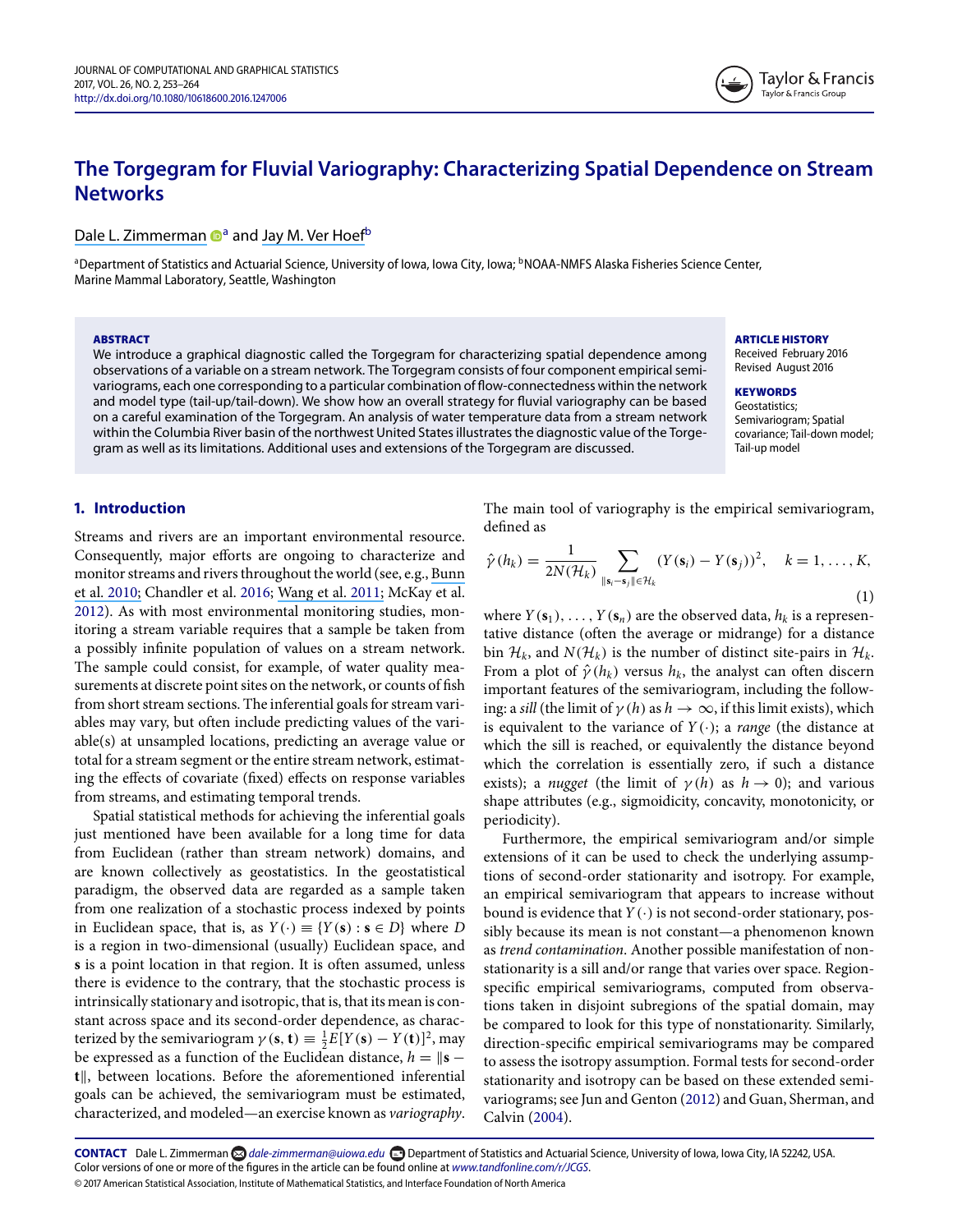<span id="page-1-4"></span>Because geostatistical methods have been so successful for analyzing data in Euclidean spatial domains, there have recently been several attempts to apply them to data from stream networks also, with *stream distance* (distance along the stream network) replacing Euclidean distance in the semivariogram; for examples of such applications see [Legleiter et al. \(](https://www.researchgate.net/publication/222517400_Fluvial_Response_a_Decade_after_Wildfire_in_the_Northern_Yellowstone_Ecosystem_A_Spatially_Explicit_Analysis?el=1_x_8&enrichId=rgreq-2e7ef4f1f3b58aa5d8369ed9f770e8fe-XXX&enrichSource=Y292ZXJQYWdlOzMwOTQ2NTc2MztBUzo0OTk0MTczMTI5MDcyNjRAMTQ5NjA4MTc3NDM4Mw==)[2003](#page-11-4)[\)](https://www.researchgate.net/publication/222517400_Fluvial_Response_a_Decade_after_Wildfire_in_the_Northern_Yellowstone_Ecosystem_A_Spatially_Explicit_Analysis?el=1_x_8&enrichId=rgreq-2e7ef4f1f3b58aa5d8369ed9f770e8fe-XXX&enrichSource=Y292ZXJQYWdlOzMwOTQ2NTc2MztBUzo0OTk0MTczMTI5MDcyNjRAMTQ5NjA4MTc3NDM4Mw==), Torgersen, Gresswell, and Bateman [\(2004\)](#page-11-5), Yuan [\(2004\)](#page-11-6), Ganio, Torgersen, and Gresswell [\(2005\)](#page-11-7), Peterson and Urquhart [\(2006\)](#page-11-8), and Money, Carter, and Serre [\(2009\)](#page-11-9). However, semivariogram models that correspond to valid (positive definite) covariance functions in two- and three-dimensional Euclidean space are not necessarily valid when stream distance is substituted for Euclidean distance, an issue that continues to be ignored by some authors, for example, Okabe and Sugihara [\(2012,](#page-11-10) chap. 10). Furthermore, because streams have flow, which is characterized by direction and volume, for some stream variables it may not be appropriate to model spatial correlation as a function of stream distance alone. Within the past decade, positive definite covariance models on stream networks that incorporate flow direction and volume have been introduced (Ver Hoef, Peterson, and [Theobald](https://www.researchgate.net/publication/225621171_Spatial_statistical_models_that_use_flow_and_stream_distance?el=1_x_8&enrichId=rgreq-2e7ef4f1f3b58aa5d8369ed9f770e8fe-XXX&enrichSource=Y292ZXJQYWdlOzMwOTQ2NTc2MztBUzo0OTk0MTczMTI5MDcyNjRAMTQ5NjA4MTc3NDM4Mw==) [2006;](#page-11-11) Cressie et al. [2006;](#page-10-2) Ver Hoef and Peterson [2010\)](#page-11-12). The models are based on unilateral moving average constructions and can be categorized as either "tail-up" or "tail-down." Under a tail-up model, variables at sites that are not connected by flow (e.g., sites on two branches upstream from their junction) are uncorrelated. In contrast, tail-down models allow for correlation between variables at all sites on the same network, regardless of whether they are flow-connected.

<span id="page-1-11"></span>Although valid geostatistical models for stream variables are now available, relatively little attention has been given to the development of graphical tools analogous to the Euclidean distance-based empirical semivariogram for variography on stream networks, or *fluvial* variography. In this article, we develop such a tool, which we call the Torgegram. The Torgegram is an assemblage of four empirical semivariograms, each one relevant to a particular combination of flow-connectedness and model type (tail-up/tail-down).

The remainder of the article is organized as follows. In [Section 2,](#page-1-0) we review some elementary stream network topology and covariance models on stream networks, in particular those based on the unilateral moving average constructions of Ver Hoef and Peterson [\(2010\)](#page-11-12). [Section 3](#page-2-0) presents the Torgegram in detail and describes a strategy for fluvial variography based upon it. An example for a stream temperature dataset from within the Columbia River basin is presented in [Section 4,](#page-7-0) and [Section 5](#page-9-0) is a discussion.

### <span id="page-1-0"></span>**2. Spatial Models on Stream Networks**

### *2.1 Stream Network Topology and Notation*

Ver Hoef, Peterson, and Theobald [\(2006\)](#page-11-11) set forth a number of topological concepts for stream networks. Here, we briefly review those concepts that are necessary for our purposes.

A stream network may be conceptualized as a directed acyclic graph with nodes defined by stream junctions (locations where two or more streams join), edges defined by stream segments between junctions, and the directions of the edges defined by the direction that the water flows. We assume that the network is <span id="page-1-13"></span><span id="page-1-9"></span><span id="page-1-5"></span>strictly dendritic, that is, it includes no braided streams. We also assume that the network has no river delta, in which case it has a single furthest downstream point, the "outlet," whose spatial coordinate is set to 0. Any location in the network can be connected to the outlet by a continuous curve along the network, and the length of that curve is called the "upstream distance" of that location. To uniquely define individual locations and keep track of their upstream distances, each location is denoted by *si*, where *i* indicates that the location is on the *i*th stream segment, and *s* is its upstream distance. Thus, two locations may be distinct but nevertheless have the same upstream distance. The "stream distance" between locations  $s_i$  and  $t_j$  is the shortest distance between them through the network, and is denoted by  $d(s_i, t_j)$ .

<span id="page-1-8"></span><span id="page-1-7"></span><span id="page-1-6"></span>For each *si*, let *Ui* denote the set of stream segments that lie upstream of  $s_i$ , including the *i*th segment. Locations  $s_i$  and  $t_j$ are said to be "flow-unconnected" if  $U_i \cap U_j = \emptyset$ , and are "flowconnected" otherwise. If locations  $s_i$  and  $t_j$  are flow-connected, then  $d(s_i, t_j) = |s - t|$ . On the other hand, if  $s_i$  and  $t_j$  are flowunconnected, then  $d(s_i, t_j) = (s - q_{ij}) + (t - q_{ij})$ , where  $q_{ij}$  is the upstream distance of the "common junction" of segments *i* and *j*, that is, the junction where flows from segments *i* and *j* first combine. When  $s_i$  and  $t_j$  are flow-unconnected, we refer to  $d(s_i, t_i)$  as the "total stream distance" between them.

# <span id="page-1-10"></span><span id="page-1-3"></span><span id="page-1-1"></span>*2.2 Covariance Models*

The classical geostatistical model, adapted for use with a stream variable  $Y(\cdot)$ , is given by

<span id="page-1-2"></span>
$$
Y(s_i) = \mu + \epsilon(s_i), \tag{2}
$$

where  $\mu$ , the mean of  $Y(\cdot)$ , is assumed to be constant (though this assumption can be relaxed with little difficulty) and  $\epsilon(\cdot)$  is a zero-mean residual stochastic process on the stream network whose distribution is a function of an unknown finite parameter vector *θ*. For spatial analysis in general, and spatial prediction via best linear unbiased prediction (kriging) in particular, the second-order dependence (i.e., covariance) structure of  $Y(\cdot)$ , as characterized by *θ* or functions thereof, plays a huge role. A classical approach to the development of covariance functions on the real line is to create model residuals as integrations of a moving-average function over a white-noise random process, that is,

$$
\epsilon(s|\pmb{\theta}) = \int_{-\infty}^{\infty} g(x-s|\pmb{\theta}) dW(x),
$$

where *x* and *s* are locations and  $g(x|\theta)$  is a square-integrable moving average function defined on the real line ([Yaglom](https://www.researchgate.net/publication/313914860_Correlation_Theory_of_Stationary_and_Related_Random_Functions?el=1_x_8&enrichId=rgreq-2e7ef4f1f3b58aa5d8369ed9f770e8fe-XXX&enrichSource=Y292ZXJQYWdlOzMwOTQ2NTc2MztBUzo0OTk0MTczMTI5MDcyNjRAMTQ5NjA4MTc3NDM4Mw==) [1987\)](#page-11-13). The covariance between  $\epsilon(s)$  and  $\epsilon(s + h)$  so defined is given by

<span id="page-1-12"></span>
$$
C(h|\boldsymbol{\theta}) = \int_{-\infty}^{\infty} g(x|\boldsymbol{\theta})g(x-h|\boldsymbol{\theta})dx.
$$

Appropriate choices of the moving average function yield many of the covariance functions commonly used in Euclidean geostatistics (spherical, exponential, etc.).

Cressie et al. [\(2006\)](#page-10-2), Ver Hoef, Peterson, and [Theobald](https://www.researchgate.net/publication/225621171_Spatial_statistical_models_that_use_flow_and_stream_distance?el=1_x_8&enrichId=rgreq-2e7ef4f1f3b58aa5d8369ed9f770e8fe-XXX&enrichSource=Y292ZXJQYWdlOzMwOTQ2NTc2MztBUzo0OTk0MTczMTI5MDcyNjRAMTQ5NjA4MTc3NDM4Mw==) [\(](https://www.researchgate.net/publication/225621171_Spatial_statistical_models_that_use_flow_and_stream_distance?el=1_x_8&enrichId=rgreq-2e7ef4f1f3b58aa5d8369ed9f770e8fe-XXX&enrichSource=Y292ZXJQYWdlOzMwOTQ2NTc2MztBUzo0OTk0MTczMTI5MDcyNjRAMTQ5NjA4MTc3NDM4Mw==)[2006\)](#page-11-11), and Ver Hoef and Peterson [\(2010\)](#page-11-12) obtained covariance models for stream network variables by adapting this classical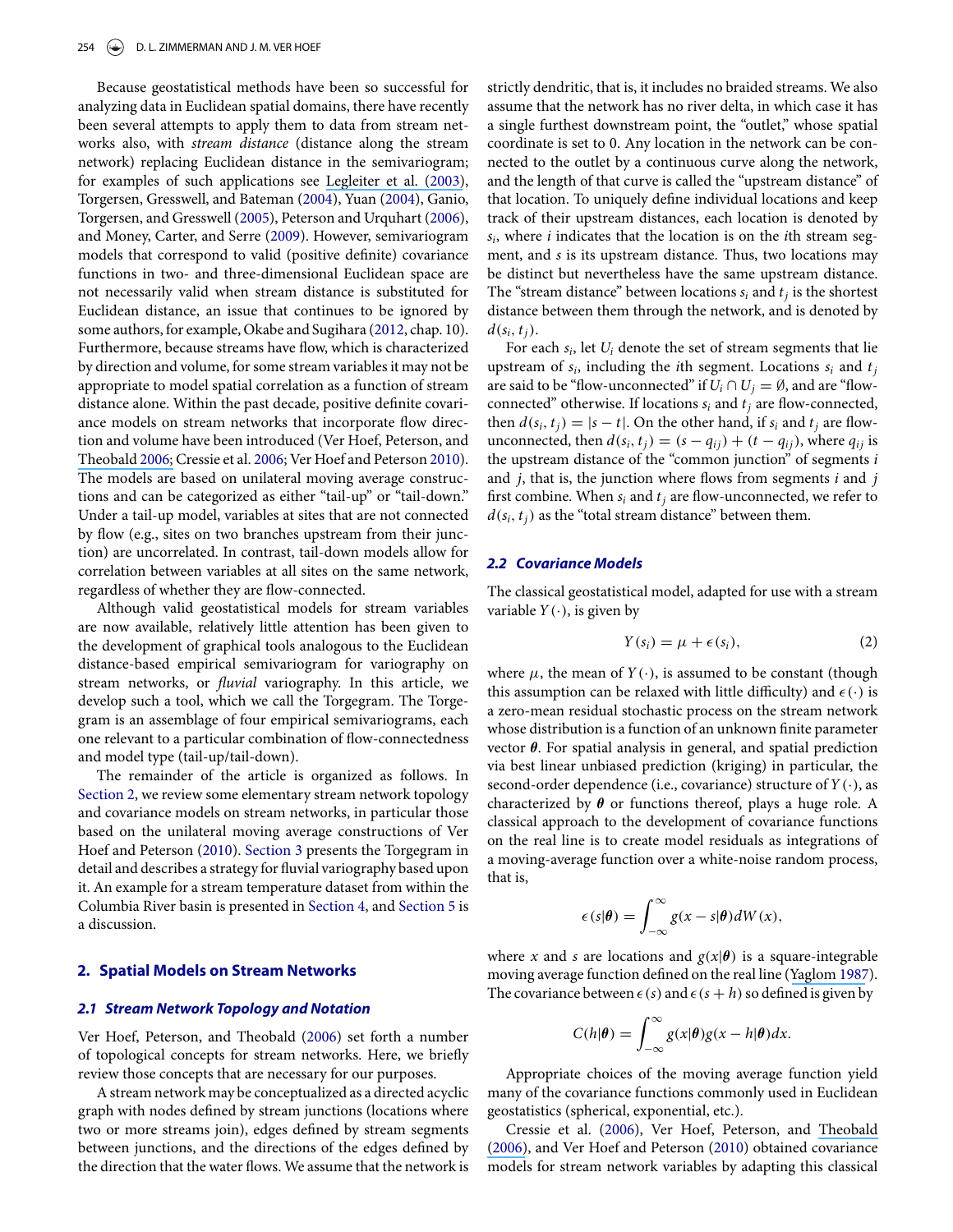approach to the unique topology of stream networks. They considered in particular only *unilateral* models, that is, those models that arise by taking the moving-average function to be positive in only one direction (either upstream or downstream) and zero elsewhere. Considering those moving average functions that are positive only upstream, and weighting at each junction to achieve variance stationarity, we obtain the class of "tail-up" covariance functions

$$
C_{tu}(s_i, t_j | \{\pi_{ij}\}, \theta)
$$
  
= 
$$
\begin{cases} \pi_{ij}C_{uw}(s-t|\theta) & \text{if } s_i \ge t_j \text{ are flow-connected,} \\ 0 & \text{if } s_i \text{ and } t_j \text{ are flow-unconnected,} \end{cases}
$$
 (3)

where the  $\pi_{ij}$ 's are spatial weights and  $C_{uw}(\cdot)$ , which we call the *unweighted* flow-connected portion of a tail-up covariance function, is a valid covariance function on the real line. The spatial weights, more precisely, are given by  $\pi_{ij} = \prod_{k \in B_{ij}} \sqrt{\omega_k}$ where *Bi j* is the set of segments that lie between the *i*th and *j*th, including the *j*th but excluding the *i*th (the *j*th being downstream of the *i*th), and  $\omega_k$  is any attribute of the *k*th segment (e.g., watershed area, flow volume, stream order, stream slope) expressed as a proportion. Often, it may be desirable to take  $\omega_k$  to be the proportion of flow volume contributed by the *k*th segment to the junction at its downstream terminus, but flow volume is rarely available so watershed area, which is easily obtained via a GIS, may be used as a surrogate. The lack of correlation between observations on flow-unconnected segments and the explicit account taken of flow volume (or a surrogate for it) make tail-up models seem especially appropriate for variables such as concentrations of point-source pollutants, which generally move passively downstream.

On the other hand, moving average functions that are positive only in the downstream direction yield the class of "taildown" covariance functions

$$
C_{td}(s_i, t_j | \boldsymbol{\theta})
$$
  
= 
$$
\begin{cases} C_{fc}(s-t | \boldsymbol{\theta}) & \text{if } s_i \ge t_j \text{ are flow-connected,} \\ C_{fu}(s-q_{ij}, t-q_{ij} | \boldsymbol{\theta}) & \text{if } s_i \text{ and } t_j \text{ are flow-unconnected,} \end{cases}
$$
(4)

where  $C_{fc}(\cdot)$  and  $C_{fu}(\cdot)$  are valid covariance functions of one and two variables, respectively (and are related to each other through their functional dependence on the same moving average function). Thus, the flow-connected portion of a tail-down covariance function is a function of the stream distance between locations, but the flow-unconnected portion is a function of the two stream distances to the common junction. No weighting by flow (or anything else) is associated with tail-down models. Because they allow for positive correlation among both flowconnected and flow-unconnected sites on the same network, tail-down models would appear to be more well-suited than tailup models for counts of fish and some insects, which can move both upstream and downstream.

Some examples of tail-up and tail-down models are listed in [Table 1.](#page-3-0) The tail-down exponential model is noteworthy for being the only model for which the dependence on the two distances to common junction in the flow-unconnected portion is additive. Two-tailed models (for which the moving average

function is bilateral, but not necessarily symmetric about 0) can also be defined, but severe computational issues associated with them have led researchers to consider mixed linear models with tail-up and tail-down components as a more convenient alternative (Ver Hoef and Peterson [2010\)](#page-11-12). A general mixed model of this type is given by

<span id="page-2-4"></span><span id="page-2-3"></span><span id="page-2-2"></span>
$$
\epsilon(s_i) = \epsilon_{tu}(s_i) + \epsilon_{td}(s_i) + \nu(s_i), \qquad (5)
$$

<span id="page-2-1"></span>where  $\epsilon_{tu}(\cdot)$ ,  $\epsilon_{td}(\cdot)$ , and  $v(\cdot)$  are uncorrelated with each other and have pure tail-up, pure tail-down, and pure nugget covariance functions, respectively. Observations with errors that follow this model have a covariance matrix given by

$$
\Sigma(\theta) = \Sigma((\sigma_{tu}^2, \sigma_{td}^2, \sigma_{nu}^2, \rho_{tu}', \rho_{td}')')
$$
  
=  $\sigma_{tu}^2 \mathbf{R}_{tu}(\rho_{tu}) + \sigma_{td}^2 \mathbf{R}_{td}(\rho_{td}) + \sigma_{nu}^2 \mathbf{I},$  (6)

where  $\mathbf{R}_{tu}(\rho_{tu})$  is a matrix of autocorrelation values from the tail-up component;  $\mathbf{R}_{td}(\boldsymbol{\rho}_{td})$  is a matrix of autocorrelation values from the tail-down component; **I** is an identity matrix;  $\sigma_{tu}^2$ ,  $\sigma_{td}^2$ , and  $\sigma_{nu}^2$  (the nugget effect) are variance components; and  $\rho_{tu}$  and  $\rho_{td}$  are vectors of correlation parameters.

The preceding has focused on covariance models. For various reasons, practitioners of Euclidean geostatistics have preferred to characterize second-order dependence via the semivariogram instead. For processes having stationary variances, however, there is a one-to-one correspondence between the covariance function and semivariogram. Likewise, for every mixed-model stream-network covariance function, there is a corresponding semivariogram, given by the relationship

$$
\gamma(s_i, t_j) = \sigma_{tu}^2 + \sigma_{td}^2 + \sigma_{nu}^2 - C_{tu}(s_i, t_j) - C_{td}(s_i, t_j).
$$

In what follows, we base our consideration of fluvial variography on such semivariograms rather than the corresponding covariance functions.

### **3. The Torgegram**

<span id="page-2-0"></span>From [Section 2.2,](#page-1-1) it is clear that for tail-up and tail-down covariance models (and mixtures thereof) on stream networks, the correlation among responses may depend not only on total stream distance but also on flow connectedness, flow volume, and/or distances to a common junction. Thus, in contrast to Euclidean geostatistics, one empirical semivariogram is not adequate for characterizing spatial dependence on a stream network. Instead, no less than four distinct empirical semivariograms, each a modification of the Euclidean empirical semivariogram, may be necessary. We call this quadripartite collection of empirical semivariograms the *Torgegram* in honor of Christian Torgersen, a stream ecologist who was among the first to study spatial dependence on streams.

# *3.1 Four Components*

# *.. The Flow-Unconnected Stream-Distance (FUSD) Semivariogram*

As its name suggests, this empirical semivariogram is computed from only those site-pairs that are flow-unconnected and, for such pairs, is a function of total stream distance only. It is defined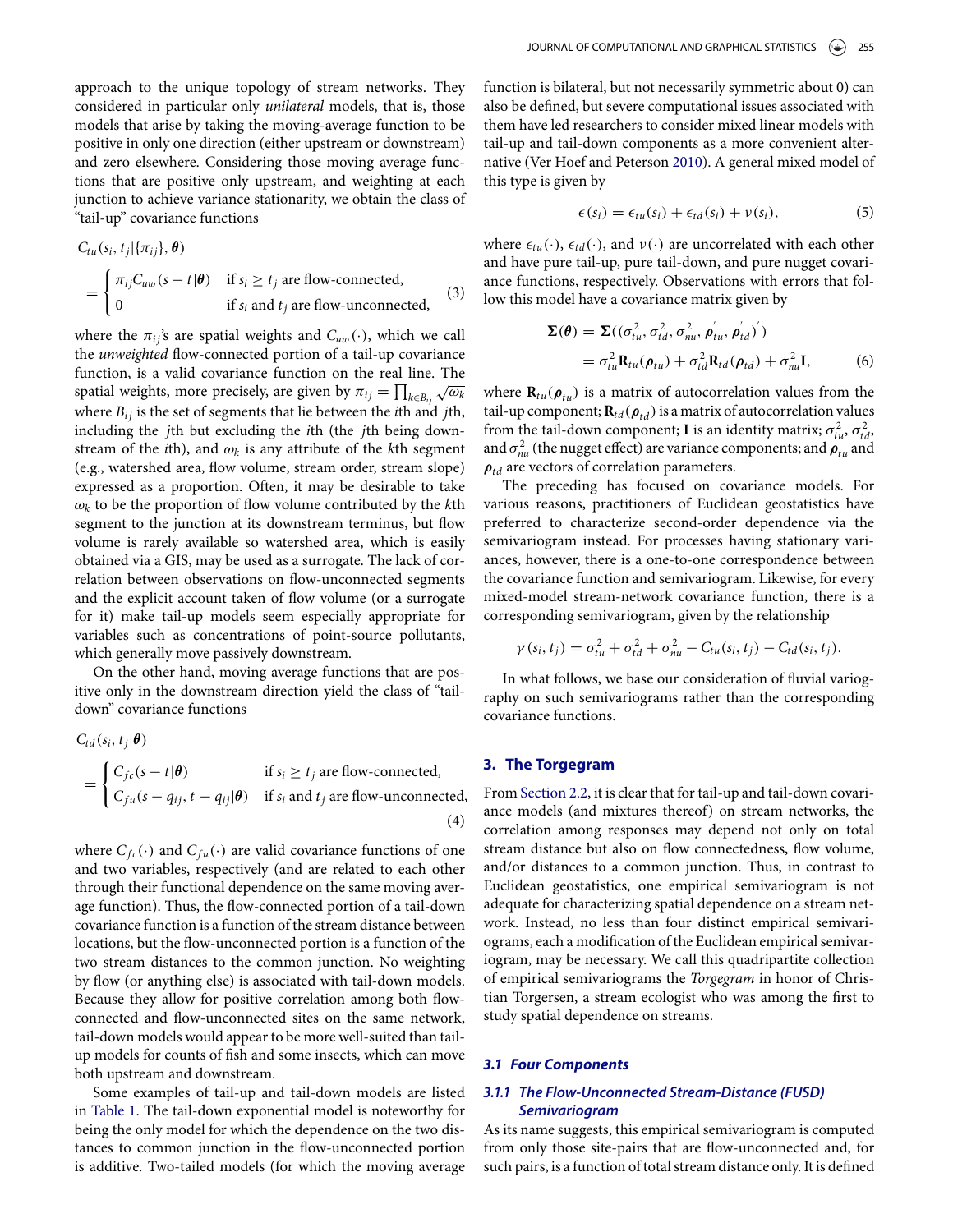#### 256  $\left(\frac{1}{2}\right)$  D. L. ZIMMERMAN AND J. M. VER HOEF

<span id="page-3-0"></span>Table 1. Examples of tail-up and tail-down covariance models. For the tail-up models, only the unweighted flow-connected portion is displayed; the complete model is given by substitution in (3). For all models, it is assumed that  $s \ge t$  without loss of generality, and we write  $h = s - t$ .

| Name                       | <b>Functional form</b>                                                                                                                                                                                                                                                                                                                                                                                                                                                             |  |  |  |  |
|----------------------------|------------------------------------------------------------------------------------------------------------------------------------------------------------------------------------------------------------------------------------------------------------------------------------------------------------------------------------------------------------------------------------------------------------------------------------------------------------------------------------|--|--|--|--|
| Tail-up linear with sill   | $C_{uw}(h \theta_1, \theta_2) = \theta_1 \left(1 - \frac{h}{\theta}\right) l\left(\frac{h}{\theta} \le 1\right)$                                                                                                                                                                                                                                                                                                                                                                   |  |  |  |  |
| Tail-up spherical          | $C_{uw}(h \theta_1, \theta_2) = \theta_1 \left(1 - \frac{3h}{2\theta_2} + \frac{h^3}{\theta_2^3}\right)l\left(\frac{h}{2\theta_2} \le 1\right)$                                                                                                                                                                                                                                                                                                                                    |  |  |  |  |
| Tail-up exponential        | $C_{\mu\nu}$ (h  $\theta_1$ , $\theta_2$ ) = $\theta_1$ exp(-h/ $\theta_2$ )                                                                                                                                                                                                                                                                                                                                                                                                       |  |  |  |  |
| Tail-up Mariah             | $C_{uw}(h \theta_1, \theta_2) = \begin{cases} \theta_1 & \text{if } h = 0 \\ \theta_1 \left( \frac{\log(1 + h/\theta_2)}{h/\theta} \right) & \text{if } h > 0 \end{cases}$                                                                                                                                                                                                                                                                                                         |  |  |  |  |
| Tail-down linear with sill |                                                                                                                                                                                                                                                                                                                                                                                                                                                                                    |  |  |  |  |
|                            | $C_{td}(s_i, t_j   \theta_1, \theta_2) = \begin{cases} \theta_1 \left(1 - \frac{H}{\theta_2}\right) / \left(\frac{H}{\theta_2} \le 1\right) & \text{if flow-connected} \\ \theta_1 \left(1 - \frac{s - q_{ij}}{\theta_2}\right) / \left(\frac{s - q_{ij}}{\theta_2} \le 1\right) & \text{if flow-unconnected} \end{cases}$                                                                                                                                                         |  |  |  |  |
| Tail-down spherical        | $C_{td}(s_i,t_j \theta_1,\theta_2)=\left\{ \begin{array}{ll} \theta_1\left(1-\frac{3h}{2\theta_2}+\frac{h^3}{2\theta_2^3}\right)l\left(\frac{h}{\theta_2}\leq 1\right) & \text{if flow-connected} \\ \theta_1\left(1-\frac{3(t-q_{ij})}{2\theta_2}+\frac{s-q_{ij}}{2\theta_2}\right)\left(1-\frac{s-q_{ij}}{\theta_2}\right)^2l\left(\frac{s-q_{ij}}{\theta_2}\leq 1\right) \\ \text{if flow-unconnected} & \text{if flow-unconnected} \end{array} \right.$<br>if flow-unconnected |  |  |  |  |
| Tail-down exponential      | $C_{td}(s_i, t_i   \theta_1, \theta_2) = \theta_1 \exp(-h/\theta_2)$                                                                                                                                                                                                                                                                                                                                                                                                               |  |  |  |  |
|                            | $C_{td}(s_i, t_j   \theta_1, \theta_2) = \begin{cases} \theta_1 & \text{if flow-connected and } h = 0 \\ \theta_1 \left( \frac{\log(1 + h/\theta_2)}{h/\theta_2} \right) & \text{if flow-connected and } h > 0 \\ \theta_1 \left( \frac{1}{1 + (t - q_{ij})/\theta_2} \right) & \text{if flow-unconnected and } s = t \\ \theta_1 \left( \frac{\log(1 + (s - q_{ij})/\theta_2) - \log(1 + (t - q_{ij})/\theta_2)}{(s - t)/\theta_2} \right) & \end{cases}$                         |  |  |  |  |
| Tail-down Mariah           |                                                                                                                                                                                                                                                                                                                                                                                                                                                                                    |  |  |  |  |
|                            | flow-unconnected and $s \neq t$                                                                                                                                                                                                                                                                                                                                                                                                                                                    |  |  |  |  |

formally as

$$
\hat{\gamma}_{\text{FUSD}}(h_k) = \frac{1}{2N(\mathcal{U}_k)} \sum_{(s_i, t_j) \in \mathcal{U}_k} (Y(s_i) - Y(t_j))^2, \quad k = 1, ..., K_{\mathcal{U}},
$$
\n(7)

where  $U_k = \{(s_i, t_j) : d(s_i, t_j) \in H_k, U_i \cap U_j = \emptyset\}, \{\mathcal{H}_k : k = \emptyset\}$ 1,..., *K*} is a partition of the total stream distances into bins,  $h_k$  is a representative distance within  $\mathcal{U}_k$ ,  $N(\mathcal{U}_k)$  is the number of distinct site-pairs in  $\mathcal{U}_k$ , and  $K_\mathcal{U}$  is the number of stream-distance bins for those site-pairs. If *Y*( $\cdot$ ) is pure tail-up, then  $\hat{\gamma}_{\text{FUSD}}(\cdot)$  is unbiased (apart from a "blurring" effect due to binning similar but unequal total stream distances) for the flow-unconnected portion of its semivariogram, which in this case is "flat," that is, a constant function. Thus, in this case, a superior estimate of each  $\gamma(h_k)$  is given by the weighted average

$$
\overline{\gamma}_{\text{FUSD}} = \frac{\sum_{k=1}^{K_{\mathcal{U}}} N(\mathcal{U}_k) \hat{\gamma}_{\text{FUSD}}(h_k)}{\sum_{k=1}^{K_{\mathcal{U}}} N(\mathcal{U}_k)}.
$$

On the other hand, if  $Y(\cdot)$  is pure tail-down or a mixture of tail-up and tail-down, then the flow-unconnected portion of its semivariogram may be a function not of total stream distance but of the two stream distances from sites within a site-pair to their common junction, in which case  $\hat{\gamma}_{\text{FUSD}}(\cdot)$  may not be fully relevant, that is, what it purports to estimate does not exist. An exception occurs if the tail-down component has an exponential

semivariogram; in this case the flow-unconnected portion of its semivariogram *is* a function of total stream distance only (see [Table 1\)](#page-3-0), hence  $\hat{\gamma}_{\text{FUSD}}(\cdot)$  remains unbiased for it (apart from blurring).

# *.. The Flow-Unconnected Distances-to-Common-Junction (FUDJ) Semivariogram*

The second component semivariogram of the Torgegram, like the first, is computed using only those site-pairs that are flowunconnected, but it is not a function of total stream distance. Rather, it is a function of the two stream distances from each site in the pair to their common junction. Let  $\{\mathcal{J}_k : k = 1, \ldots, K_{\mathcal{J}}\}$ be the bins of a partition of the stream distances to common junction that occur among the flow-unconnected site-pairs, let  $N(\mathcal{J}_k, \mathcal{J}_l)$  be the number of such site-pairs for which one site's distance to common junction lies in  $\mathcal{J}_k$  and the other's lies in  $\mathcal{J}_l$ , and let  $j_k$  be a representative distance within  $\mathcal{J}_k$ . Without loss of generality, assume that  $j_k \leq j_l$ . Then we define th[e](#page-4-0) flow-unconnected distances-to-common-junction empirical semivariogram as

$$
\hat{\gamma}_{\text{FUDJ}}(j_k, j_l) = \frac{1}{2N(\mathcal{J}_k, \mathcal{J}_l)} \sum_{s_i \in \mathcal{J}_k, t_j \in \mathcal{J}_l} (Y(s_i) - Y(t_j))^2,
$$
  

$$
k \le l = 1, ..., K_{\mathcal{J}}.
$$

Regardless of whether  $Y(\cdot)$  is pure tail-down, pure tail-up, or a mixture thereof,  $\hat{\gamma}_{\text{FUDI}}(\cdot, \cdot)$  is unbiased (apart from blurring)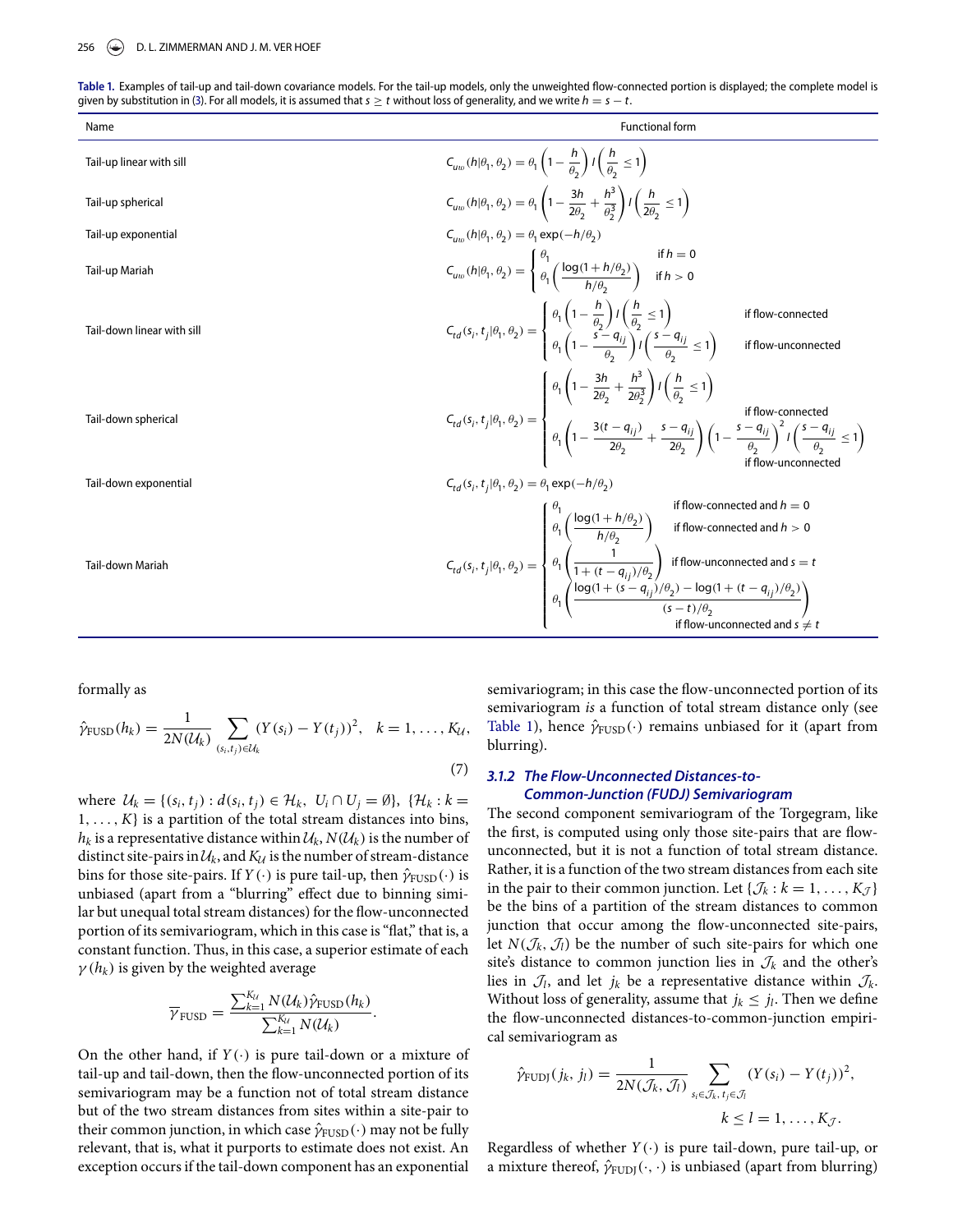for the flow-unconnected portion of its semivariogram. This is its advantage over  $\hat{\gamma}_{\text{FUSD}}(\cdot)$ , which (as noted previously) is not fully relevant unless  $Y(\cdot)$  is pure tail-up or its tail-down component has an exponential semivariogram. However, because  $\hat{\gamma}_{\text{FUDI}}(\cdot, \cdot)$  is a function of two distances rather than one, it must be displayed in three dimensions (unless contour or gray-scale plotting is used). Hence, it is a bit more cumbersome to plot and examine than  $\hat{\gamma}_{FUSD}(\cdot)$ . Furthermore, due to a reduction in sample sizes within bins it has greater uncertainty, as each  $\hat{\gamma}_{\text{FUDJ}}(j_k, j_l)$  is generally computed from a subset of the sitepairs used to compute the corresponding  $\hat{\gamma}_{\text{FUSD}}(h_k)$ .

# <span id="page-4-1"></span>*.. The Flow-Connected Stream-Distance (FCSD) Semivariogram and Its Subsemivariograms*

The FCSD semivariogram is based on stream distance only but differs from the FUSD semivariogram by being computed from site-pairs that are flow-connected rather than flowunconnected. Thus, it is defined as

$$
\hat{\gamma}_{\text{FCSD}}(h_k) = \frac{1}{2N(\mathcal{C}_k)} \sum_{(s_i, t_j) \in \mathcal{C}_k} (Y(s_i) - Y(t_j))^2, \quad k = 1, \ldots, K_{\mathcal{C}},
$$

where  $C_k = \{(s_i, t_j) : d(s_i, t_j) \in \mathcal{H}_k, \ U_i \cap U_j \neq \emptyset\}, h_k$  is a representative distance within  $C_k$ ,  $N(C_k)$  is the number of distinct site-pairs in  $C_k$ , and  $K_C$  is the number of stream-distance bins for those site-pairs. If  $Y(\cdot)$  is pure tail-down, then  $\hat{\gamma}_{\text{FCSD}}(\cdot)$ is unbiased (apart from blurring) for the flow-connected portion of its semivariogram. If, however,  $Y(\cdot)$  is pure tail-up or a tail-up/tail-down mixture,  $\hat{\gamma}_{\text{FCSD}}(\cdot)$  is not fully relevant because in those cases the flow-connected semivariogram is a function of not merely stream distance, but stream distance and the spatial weights. An empirical semivariogram that accounts for the weights and can therefore estimate the unweighted flow-connected semivariogram of a tail-up  $Y(\cdot)$  unbiasedly is described in the next subsection.

Although  $\hat{\gamma}_{FCSD}(\cdot)$  may not be fully relevant unless  $Y(\cdot)$  is pure tail-down, it can be decomposed into empirical "subsemivariograms," of which one is fully relevant regardless of the nature of the dependence of  $Y(\cdot)$ . These subsemivariograms are based on a partition  $\{\mathcal{C}_{k0}, \mathcal{C}_{k1}, \ldots, \mathcal{C}_{kq_k}\}\$  of each  $\mathcal{C}_k$  into sets of flow-connected site-pairs separated within the stream network by 0, 1, …, or *qk* junctions, respectively. Thus, site-pairs belonging to  $C_{k0}$  lie within the same stream segment, site-pairs belonging to  $C_{k1}$  are situated such that one of the sites lies on the segment immediately downstream of the other site, and so on. We

define the FCSD Type-*p* subsemivariogram of *Y*(·), or FCSD-*p* for short, as

$$
\hat{\gamma}_{\text{FCSD},p}(h_k) = \frac{1}{2N(\mathcal{C}_{kp})} \sum_{(s_i, t_j) \in \mathcal{C}_{kp}} (Y(s_i) - Y(t_j))^2,
$$
  

$$
k = 1, ..., K_{\mathcal{C}}.
$$

FCSD-0 is unbiased for the flow-connected portion of the semivariogram of  $Y(\cdot)$ , regardless of whether  $Y(\cdot)$  is pure tail-down, pure tail-up, or some mixture thereof. (This is not unlike the way that a "pure error" mean square from the analysis of variance (ANOVA) of a regression model is unbiased for the residual variance regardless of whether the regression function is correctly specified.) FCSD-1, FCSD-2, ... do not share this nice property. Note that for FCSD-0 to exist, some stream segments must contain multiple observation sites. Also note that all of the subsemivariograms have greater uncertainty than the intact FCSD semivariogram, due to reduced sample sizes within bins.

# <span id="page-4-2"></span>*.. The Flow-Connected Weight-Adjusted (FCWA) Semivariogram*

The FCSD semivariogram described in [Section 3.1.3](#page-4-1) does not account for the spatial weights, which causes no problems if  $Y(\cdot)$  is pure tail-down, but leads to a biased estimate of the unweighted flow-connected semivariogram otherwise. This bias may, in particular, adversely affect the analyst's ability to determine the range of spatial dependence among flow-connected sites from  $\hat{\gamma}_{\text{FCSD}}(\cdot)$ . To illustrate, consider an example based on the idealized dyadic stream network depicted in [Figure 1.](#page-4-0) This network comprises seven segments of equal length 1.0, with both segments at each junction weighted equally. Suppose that five observations are taken on each segment (for a total sample size of 35) at distances 0.1, 0.3, 0.5, 0.7, and 0.9 units above its downstream terminus, and that  $Y(\cdot)$  is pure tail-up with unweighted flow-connected portion given by an exponential model having variance 1.0 and correlation at distance 1.0 equal to  $\rho = 0.25, 0.50,$  or 0.75. [Table 2a](#page-5-0) displays the value of this model and the expected value of the FCSD semivariogra[m](#page-5-1) at selected distances. Comparison of these two values at each distance indicates that the FCSD semivariogram is positively biased at all distances, and that at each fixed distance the bias gets worse as the spatial correlation gets stronger. Note that the effects of

<span id="page-4-0"></span>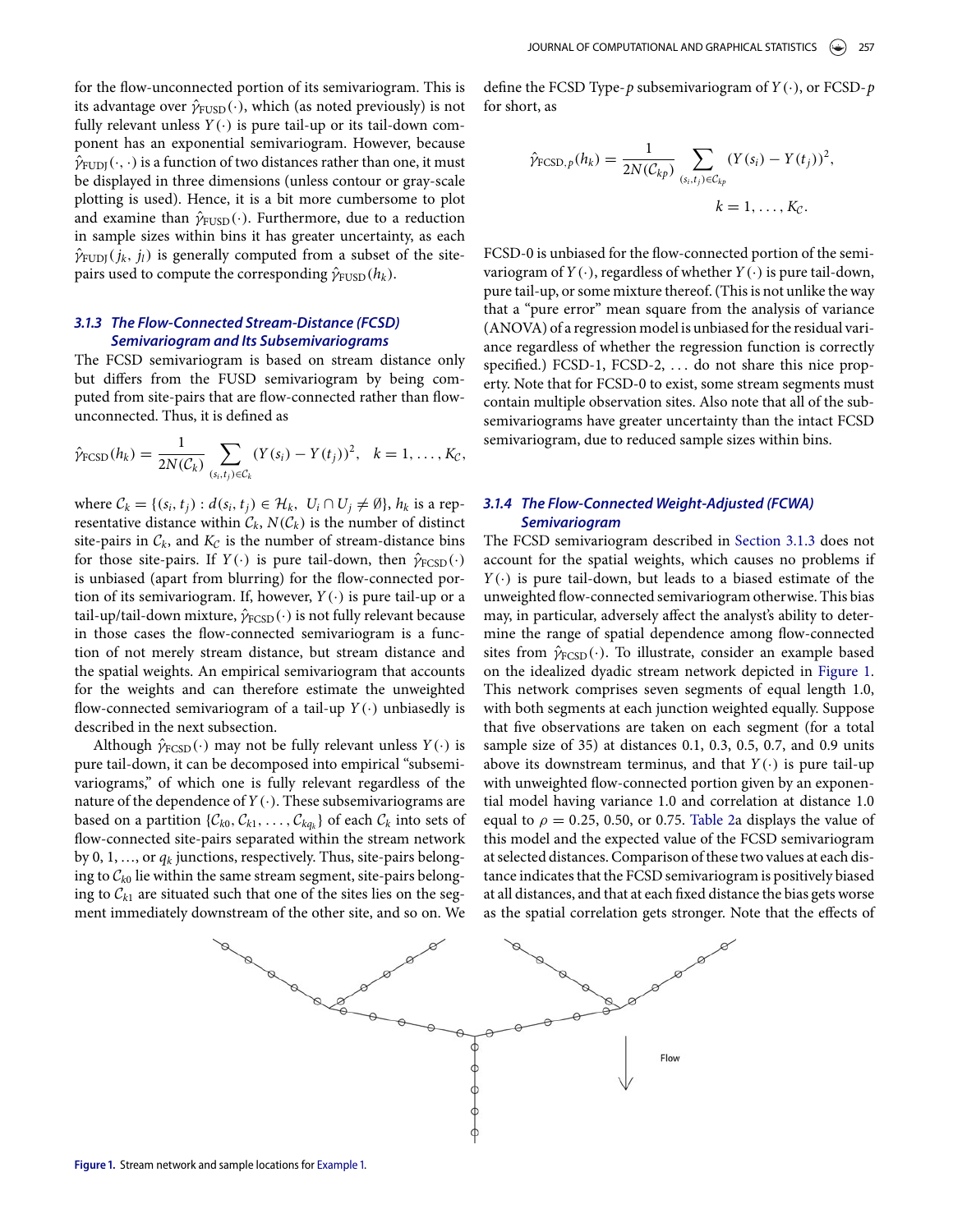<span id="page-5-0"></span>Table 2. Bias, for the examples described in Section 3.1.4, of (a) the empirical FCSD semivariogram, and (b) the empirical FCWA semivariogram.

| (a)                          |                                                                                                                             | Distance (h)                     |                                  |                                  |                                  |  |
|------------------------------|-----------------------------------------------------------------------------------------------------------------------------|----------------------------------|----------------------------------|----------------------------------|----------------------------------|--|
| $\rho$                       | Semivariogram                                                                                                               | 0.2                              | 0.6                              | 1.0                              | 1.4                              |  |
| 0.25                         | $\gamma_{uw}(h)$                                                                                                            | 0.242                            | 0.565                            | 0.750                            | 0.856                            |  |
| 0.25                         | $E(\hat{\gamma}_{\text{Eccn}}(h))$                                                                                          | 0.281                            | 0.637                            | 0.823                            | 0.908                            |  |
| 0.50<br>0.50<br>0.75<br>0.75 | $\gamma_{uw}(h)$<br>$E(\hat{\gamma}_{\text{FCSD}}(h))$<br>$\gamma_{uw}(h)$<br>$E(\hat{\gamma}_{\text{Eccn}}(h))$            | 0.129<br>0.175<br>0.056<br>0.105 | 0.340<br>0.449<br>0.159<br>0.297 | 0.500<br>0.647<br>0.250<br>0.470 | 0.621<br>0.756<br>0.332<br>0.570 |  |
| (b)                          |                                                                                                                             | Distance (h)                     |                                  |                                  |                                  |  |
| $\rho$                       | Semivariogram                                                                                                               | 0.2                              | 0.6                              | 1.0                              | 1.4                              |  |
| 0.25                         | $\gamma_{\text{fc}}(h)$                                                                                                     | 0.242                            | 0.565                            | 0.750                            | 0.856                            |  |
| 0.25                         | $E(\hat{\gamma}_{\text{FCWA}}(h))$                                                                                          | 0.195                            | 0.504                            | 0.693                            | 0.838                            |  |
| 0.50<br>0.50<br>0.75<br>0.75 | $\gamma_{fc}(h)$<br>$E(\hat{\gamma}_{\text{FCWA}}(h))$<br>$\widetilde{\gamma_{fc}(h)}$<br>$E(\widetilde{\gamma}_{FCWA}(h))$ | 0.129<br>0.087<br>0.056<br>0.028 | 0.340<br>0.267<br>0.159<br>0.104 | 0.500<br>0.410<br>0.250<br>0.174 | 0.621<br>0.564<br>0.332<br>0.271 |  |

this on the characterization of the nugget and sill would be minimal; however, it could cause the effective range to be underestimated somewhat. Incidentally, the case of equal weights considered in this example is a best-case scenario; the bias is slightly larger if the weights are unequal.

If the weights are known, it is possible to modify the empirical semivariogram to yield an unbiased estimator of the unweighted flow-connected semivariogram, as follows. Define

$$
\hat{\gamma}_{\text{FCWA}}(h_k) = \overline{\gamma}_{\text{FUSD}} - \frac{1}{2N(\mathcal{C}_k)} \times \sum_{(s_i, t_j) \in \mathcal{C}_k} \frac{2\overline{\gamma}_{\text{FUSD}} - [Y(s_i) - Y(t_j)]^2}{\pi_{ij}},
$$
\n
$$
k = 1, ..., K_{\mathcal{C}}.
$$

<span id="page-5-1"></span>It can be verified that  $\hat{\gamma}_{\text{FCWA}}(\cdot)$  estimates unbiasedly (apart from blurring) the unweighted flow-connected portion of the semivariogram of a pure tail-up  $Y(\cdot)$ . Of course, if  $Y(\cdot)$  is not pure tail-up, then  $\hat{\gamma}_{\text{FCWA}}(\cdot)$  is biased. [Table 2\(](#page-5-0)b) lists the expectations of  $\hat{\gamma}_{\text{FCWA}}(\cdot)$  for an example identical to that described in the previous paragraph except that  $Y(\cdot)$  is pure tail-down rather than pure tail-up. These indicate that the FCWA semivariogram is negatively biased under a pure tail-down model.

<span id="page-5-3"></span><span id="page-5-2"></span>Although the FCWA semivariogram is unbiased under a pure tail-up model, its variability can be unacceptably high. To illustrate, we simulated a stream network with 500 segments, each of length 1, and generated 400 samples completely randomly placed on the network (left side of [Figure 2\)](#page-5-1) using the SSN package ([Ver Hoef et al.](https://www.researchgate.net/publication/259913670_SSN_An_R_Package_for_Spatial_Statistical_Modeling_on_Stream_Networks?el=1_x_8&enrichId=rgreq-2e7ef4f1f3b58aa5d8369ed9f770e8fe-XXX&enrichSource=Y292ZXJQYWdlOzMwOTQ2NTc2MztBUzo0OTk0MTczMTI5MDcyNjRAMTQ5NjA4MTc3NDM4Mw==) [2014\)](#page-11-14) in R (R Core Team [2015\)](#page-11-15). For the 400 samples, we simulated autocorrelated data from a linear-withsill tail-up model [\(Table 1\)](#page-3-0), with a partial sill of 1, a range of 10, and a nugget of 0.01. We created 5000 realizations on the fixed set of locations. [Figure 2](#page-5-1) (right side) displays boxplots of the values of  $\hat{\gamma}_{\text{FCWA}}(h_k)$  compared to  $\hat{\gamma}_{\text{FCSD}}(h_k)$  for distances in bins of width 2, up to a maximum distance of 20. Although the results verify that  $\hat{\gamma}_{\text{FCWA}}$  is unbiased, they also indicate that it can vary wildly. In fact, the empirical mean squared error of  $\hat{\gamma}_{\text{FCWA}}(h_k)$ is much larger (by a factor of more than 100 at some lags) than that of  $\hat{\gamma}_{\text{FCSD}}(h_k)$ , and the medians for reasonable lag distances  $(13 < h < 22)$  are less than 0, for this example. The high variance is caused by dividing by small values of  $\pi_{ii}$  when computing  $\hat{\gamma}_{\text{FCWA}}(h_k)$ . Further research is needed on alternative estimators of the unweighted flow-connected portion of the semivariogram of a pure tail-up model that balance bias and variance better than  $\hat{\gamma}_{\text{FCWA}}(\cdot)$  does. Pending the results of this research, at the present time we recommend using  $\hat{\gamma}_{\text{FCSD}}(\cdot)$  without modification to characterize flow-connected dependence, despite its bias. Furthermore, in the graphical display of the Torgegram, we use the position that would otherwise be occupied by the FCWA semivariogram to display the FCSD-0 and FCSD-1 subsemivariograms.

### *3.2 Trend Contamination*

All claims we have made to this point regarding the bias of various Torgegram components are based on a model in which the mean of  $Y(\cdot)$  is constant. Suppose now that the mean is actually



Figure 2. Boxplots of FCWA and FCSD for simulated data. The simulated stream network is shown on the left with black circles indicating the random sample locations. Boxplots on the right use a solid horizontal line to show the median, and a solid circle for the mean.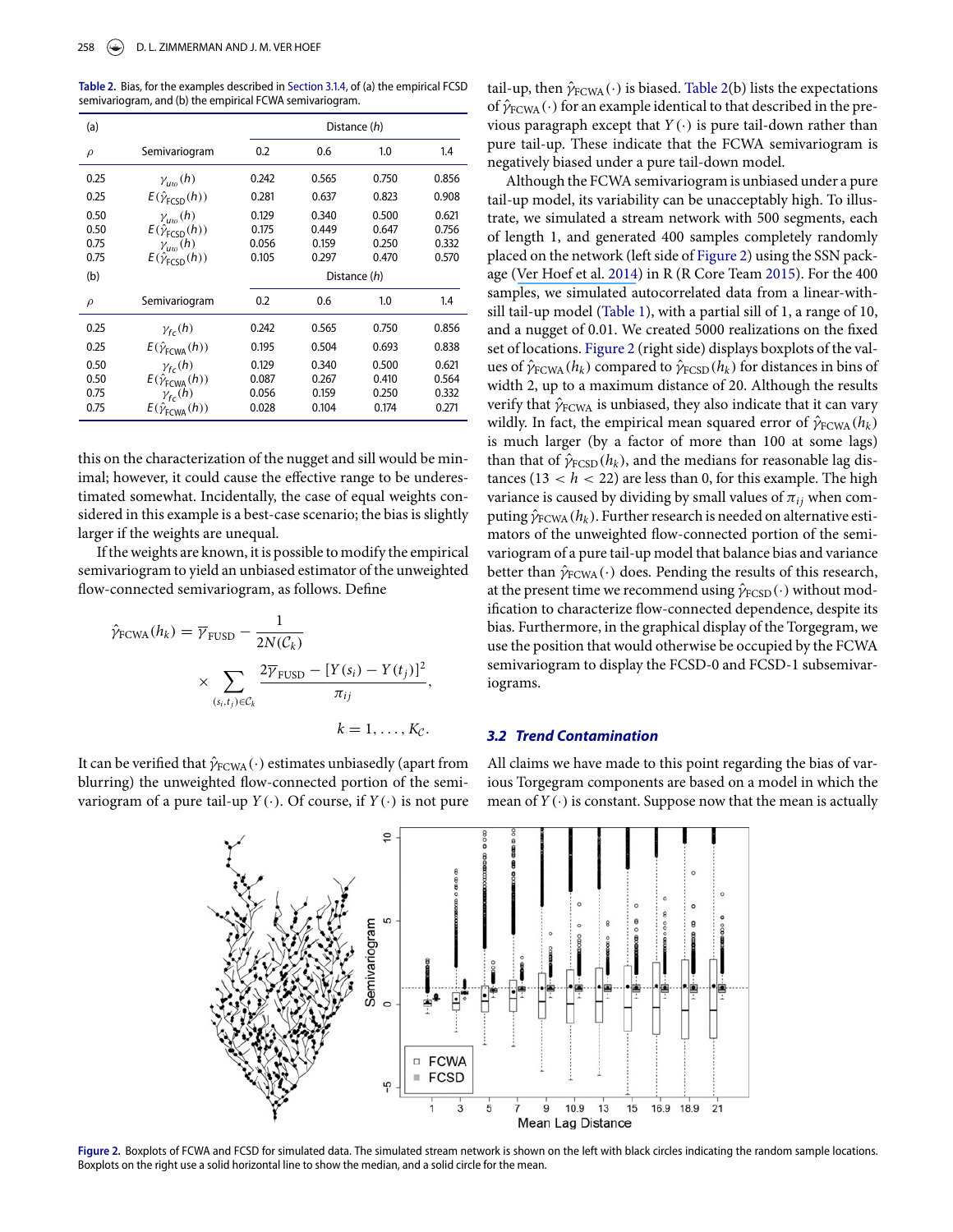a linear function of upstream distance, but that this is unknown to the analyst. That is, suppose the analyst acts as though  $Y(\cdot)$ follows the model given by [\(2\)](#page-1-2) and [\(5\)](#page-2-2), that is,

$$
Y(s_i) = \mu + \epsilon_{tu}(s_i) + \epsilon_{td}(s_i) + \nu(s_i),
$$

when actually

$$
Y(s_i) = \mu + \beta s + \epsilon_{tu}(s_i) + \epsilon_{td}(s_i) + \nu(s_i).
$$

Then the expected value of a generic term,  $(Y(s_i) - Y(t_i))^2$ , in any of the Torgegram's component empirical semivariograms is given by

$$
2\gamma(s_i, t_j) = E\{[\mu + \beta s + \epsilon_{tu}(s_i) + \epsilon_{td}(s_i) + \nu(s_i) - \mu -\beta t - \epsilon_{tu}(t_j) - \epsilon_{td}(t_j) - \nu(t_j)]^2\}
$$
  
=  $\beta^2(s - t)^2 + E[(\epsilon_{tu}(s_i) - \epsilon_{tu}(t_j))^2]$   
+  $E[(\epsilon_{td}(s_i) - \epsilon_{td}(t_j))^2]$   
+  $E[(\nu(s_i) - \nu(t_j))^2].$ 

For the sake of simplicity, suppose that the semivariogram of the tail-down component is exponential, so that both its flowconnected and flow-unconnected portions are functions of total stream distance only. Now recall that if sites  $s_i$  and  $t_j$  are flowconnected, then  $d(s_i, t_j) = |s - t|$ . However, if  $s_i$  and  $t_j$  are flowunconnected, then  $d(s_i, t_j) = s + t - 2q_{ij} > |s - t|$  and the difference between the two can be large, particularly if the network is strongly dendritic (in which case  $|s - t|$  can be as small as 0, even when  $s + t - 2q_{ij}$  is large). Writing  $\sigma^2 = \sigma_{tu}^2 + \sigma_{td}^2 + \sigma_{nu}^2$ , we may therefore rewrite  $2\gamma(s_i, t_j)$  as follows:

 $2\gamma(s_i,t_j)$ 

$$
= \begin{cases}\n0 & \text{if } s_i = t_j, \\
\beta^2 [d(s_i, t_j)]^2 + 2\sigma^2 - 2C_{tu}(d(s_i, t_j)|\{\pi_{ij}\}) \\
-2C_{td}(d(s_i, t_j)) & \text{if } s_i \neq t_j \text{ are flow-connected,} \\
\alpha_{ij}\beta^2 [d(s_i, t_j)]^2 + 2\sigma^2 \\
-2C_{td}(d(s_i, t_j)) & \text{if } s_i, t_j \text{ are flow-unconnected,}\n\end{cases}
$$

where  $\alpha_{ij} = (s - t)^2 / [d(s_i, t_j)]^2 \in (0, 1)$  for all flowunconnected segments *i* and *j*. Thus, in this scenario, smooth curves drawn through the FUSD and FCSD components of the Torgegram will increase without bound. Moreover, FUSD will tend to have a larger nugget, but less curvature, than FCSD, so that at some point the two curves will cross (see [Figure 3\)](#page-6-0). This manner of unboundedness and crossing of these two components of the Torgegram may therefore be taken as evidence of an unmodeled trend in upstream distance, just as an empirical Euclidean semivariogram that increases without bound is often taken as evidence of an unmodeled planar trend; see, for example, Starks and Fang [\(1982\)](#page-11-16).

What if the trend is related instead to covariates that do not change in an upstream direction? For example, what if there are differences in water chemistry due to gradual changes in bedrock formations that lie orthogonal to the general direction of flow? In this scenario, a similar analysis indicates that  $2\gamma(s_i, t_j)$  is given by an expression almost identical to that in the first scenario; the only difference is that the term  $\beta^2$  (*s* − *t*)<sup>2</sup> is replaced by  $\beta^2[x(s_i) - x(t_j)]^2$ , where  $x(s_i)$  and  $x(t_j)$  are the

<span id="page-6-0"></span>

Figure 3. Effects of aligned-with-flow trend contamination on the FUSD and FCSD components of the Torgegram.

coordinates of sites  $s_i$  and  $t_j$ , within a Euclidean coordinate system, in the direction orthogonal to flow. Thus, FUSD will again have larger nugget, and both of FUSD and FCSD will increase without bound, as in the previous scenario. However, the degree of curvature in this case will be no less for FUSD than for FCSD, so there will be no crossing of curves as there is when the trend is aligned with flow.

# *3.3 A Strategy for Fluvial Variography*

Each of the four component semivariograms of the Torgegram is relevant for unbiasedly estimating (apart from blurring) either the flow-connected or flow-unconnected portion of the semivariogram of some, but not all, cases of the mixed tail-up/taildown family of models. In particular,  $\hat{\gamma}_{FUSD}(\cdot)$  and  $\hat{\gamma}_{FCWA}$  are unbiased for the corresponding portions of the semivariogram when *Y*(·) is pure tail-up, and  $\hat{\gamma}_{\text{FUDJ}}(\cdot, \cdot)$  and  $\hat{\gamma}_{\text{FCSD}}(\cdot)$  are unbiased for the corresponding portions of the semivariogram when  $Y(\cdot)$  is pure tail-down. In practice, of course, the make-up of the covariance structure of  $Y(\cdot)$  is unknown to the analyst, and a strategy is needed for using the Torgegram to sort it all out. We propose that this be accomplished along the following lines.

<span id="page-6-1"></span>1. Examine the FUSD semivariogram. If it appears to increase without bound, add a trend term (in upstream distance if FUSD crosses FCSD, or in the coordinate aligned orthogonally to flow otherwise) to the model and recompute this semivariogram from the fitted residuals. If it appears to be relatively flat, adopt a pure tailup model and determine its attributes using the FUSD and FCSD semivariograms. Rough estimates of the sills may be determined from both semivariograms, while rough estimates of a nugget and range (or effective range) for  $C_{uw}(\cdot)$  may be determined from the latter (keeping in mind that the range as determined from  $\hat{\gamma}_{\text{FCSD}}$  may be underestimated), essentially completing the informal stage of the variographic exercise. If the FUSD semivariogram appears to be bounded but not flat, conclude that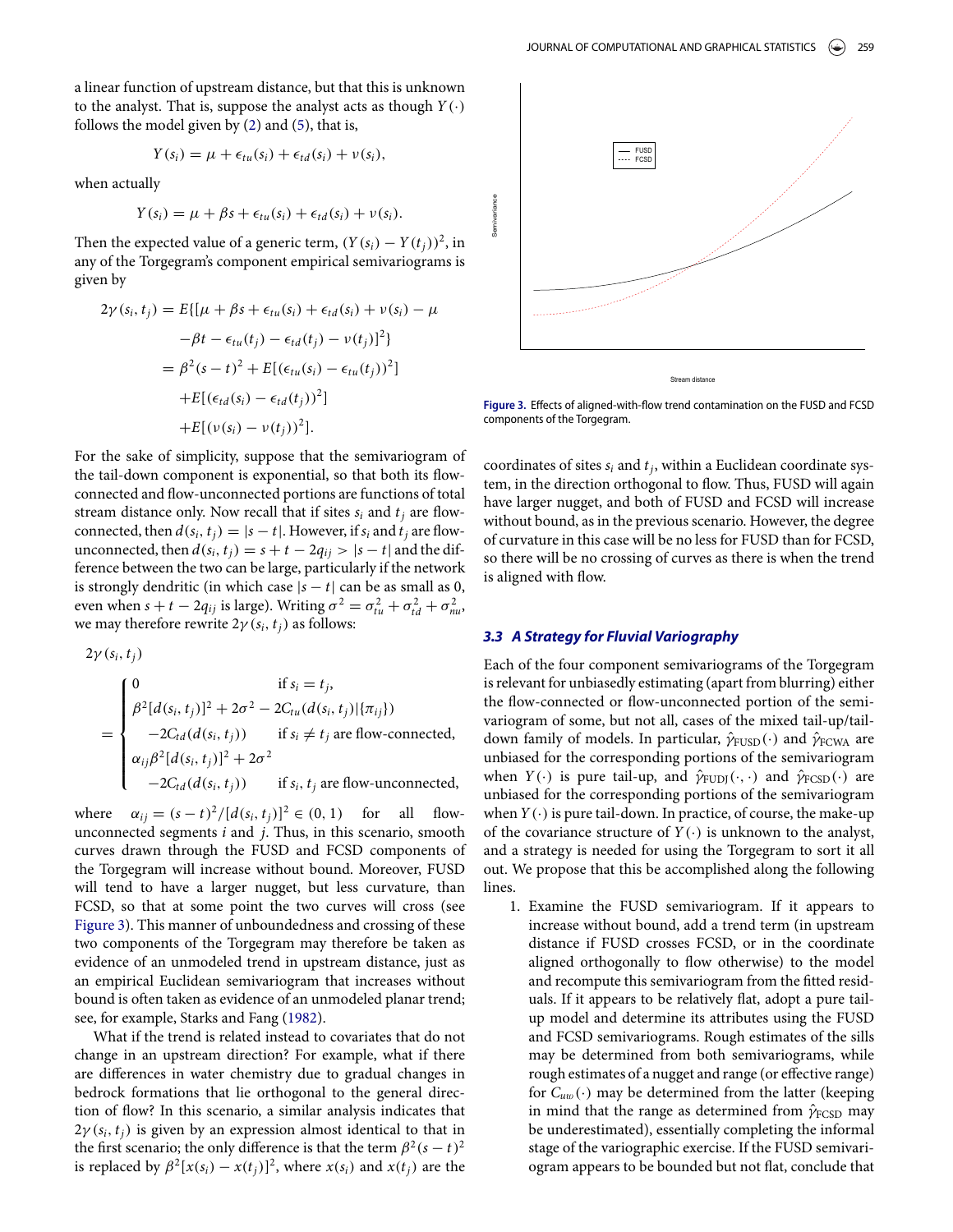a pure tail-up model is not adequate and proceed to the next step.

- 2. Examine the FCSD semivariogram and, if possible, its subsemivariograms; in practice, only some of the subsemivariograms might be reliable enough to be worth examining. If the subsemivariograms appear to be relatively similar, then adopt a pure tail-down model and use the FCSD semivariogram unambiguously to roughly determine a sill, range, and nugget for the flowconnected portion of the semivariogram. Otherwise, conclude that the model is a mixture of tail-up and taildown components and proceed (after the next step) with a formal model fitting and selection exercise to determine an appropriate mixture and estimate parameters associated with each component.
- 3. Examine the FUDJ semivariogram, using the manner in which it varies across bins  $(j_k, j_l)$  corresponding to the same total stream distance  $j_k + j_l$  to guide model choice for the tail-down component in the mixed model. For example, if it appears to be similar across all such bins, then adopt an exponential model for the tail-down component.

Effective implementation of this strategy requires that the component semivariograms of the Torgegram are estimated reliably. Here, as in Euclidean geostatistics, the reliability of an estimated semivariance corresponding to a certain lag distance bin depends on (1) the lag distance itself, (2) the number of sitepairs in the bin, and (3) the strength of the spatial dependence in the process  $Y(\cdot)$ . (The reliability is inversely related to the first and third of these, and directly related to the second.) Although the analyst generally has no control over the strength of spatial dependence, (s)he does have some control over the other two factors. Within Euclidean geostatistics, a long-standing rule of thumb is to estimate the semivariogram at only those lag distances whose bins contain at least 25 site-pairs and that are less than half the maximum distance between sites; see, for example, Journel and Huijbregts [\(1978\)](#page-11-17). We recommend following the same rule for the minimum number of site-pairs for all component semivariograms of the Torgegram. For the subsemivariograms of FCSD, however, this will generally be much more difficult to attain unless some stream segments are sampled intensively, which is not common in practice (but perhaps it should be!). Consequently, we recommend relaxing this standard to perhaps 5–10 site-pairs (within a concomitant weakening of the force of conclusions) for FCSD-0 and other subsemivariograms. As for the maximum lag distance at which to estimate the semivariograms, our recommendation varies across the component semivariograms of the Torgegram. For FCSD and its subsemivariograms, we see no reason not to adapt the Euclidean recommendation straightforwardly, that is, to one-half the maximum stream distance between flow-connected sites, say  $\dot{d}_{\text{FC}}/2$ . For FUSD and FUDJ, we would not argue with a similar recommendation of one-half the maximum total stream distance between flow-unconnected sites, which will tend to be somewhat larger than  $d_{\rm FC}/2$ . However, in the example presented later, for the sake of consistency and an easier graphical comparison, we will use a maximum lag total stream distance of  $d_{\rm FC}/2$  for these two components also.

<span id="page-7-1"></span>

<span id="page-7-2"></span>Figure 4. Data locations for the Lewis and Willamette watersheds stream temperature data. These watersheds lie within the Columbia River basin in the northwest United States; the thickest line indicates the Columbia River. The Lewis river is to the north (up) and the Willamette river is to the south (down). Data locations for 286 temperature loggers from 2002 are shown by solid circles.

# <span id="page-7-0"></span>**4. Example: Stream Temperature in the Lewis and Willamette Watersheds**

To illustrate the use of the Torgegram in a real example, stream temperature data were downloaded from the NorWeST website, *<http://www.fs.fed.us/rm/boise/AWAE/projects/NorWeST.html>*,

which hosts >150 million hourly stream temperature recordings from >100 natural resource agencies in the western U.S. These data were collected using digital sensors that recorded >10 water temperature measurements per day and have passed through a consistent set of quality-assurance procedures as described in metadata descriptions at the project website. We used data taken in 2002 from 286 locations on two watersheds, the Lewis and Willamette, connected to the Columbia River, USA, which forms the border between the states of Washington and Oregon [\(Figure 4\)](#page-7-1). Raw temperature measurements (in degrees Celsius) were averaged over the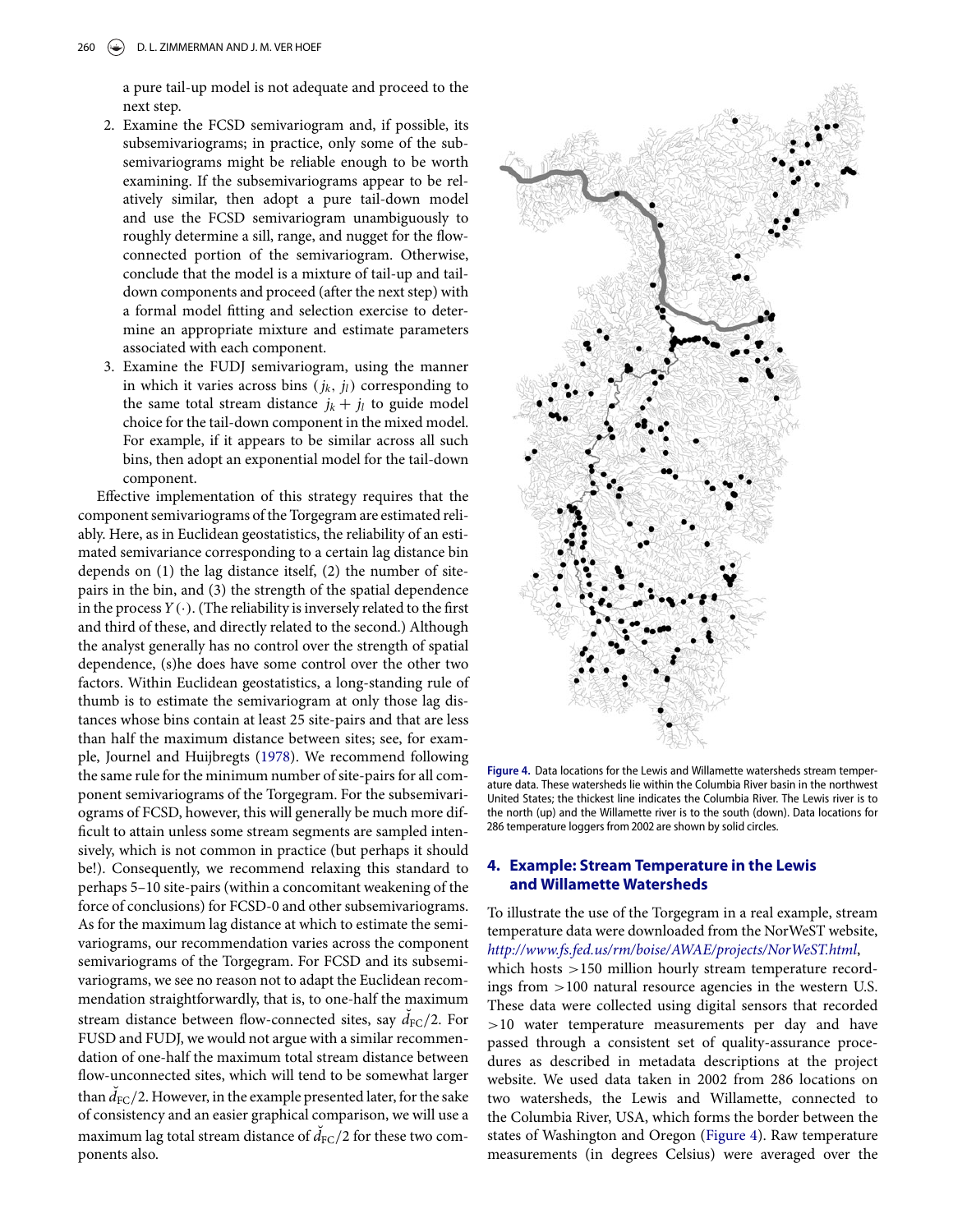<span id="page-8-0"></span>

Figure 5. Torgegrams for the Lewis and Willamette watersheds stream temperature data. Upper left panel is FUSD where the dashed horizontal line is the weighted mean FUSD value; upper right is FUDJ where diagonal dashed lines show equal total stream distance and the legend strip partitions the range of observed semivariances; lower left is FCSD; and lower right is FCSD-0 compared to FCSD-1. In all panels, diameters of the circles are proportional to the number of pairs of points in each bin, which range from 293 to 1953 for FUSD, 30 to 524 for FUDJ, and 225 to 377 for FCSD. In the lower right panel, actual number of pairs of points are printed, with Type-0 given to the right of the circle, and Type-1 to the left of the circle.

period 1–31 August, which is the warmest part of the annual cycle and provides a good metric of overall thermal suitability for fish ([Isaak et al.](https://www.researchgate.net/publication/45404640_Effects_of_Climate_Change_and_Wildfire_on_Stream_Temperatures_and_Salmonid_Thermal_Habitat_in_a_Mountain_River_Network?el=1_x_8&enrichId=rgreq-2e7ef4f1f3b58aa5d8369ed9f770e8fe-XXX&enrichSource=Y292ZXJQYWdlOzMwOTQ2NTc2MztBUzo0OTk0MTczMTI5MDcyNjRAMTQ5NjA4MTc3NDM4Mw==) [2010\)](#page-11-18). The 1:100,000-scale National [Hydrography Dataset-Plus \(NHD-Plus\) geospatial layer \(](http://www.horizon-systems.com/NHDPlus/index.php)*http:// www.horizon-systems.com/NHDPlus/index.php*) has been reconditioned with STARS software (Peterson and Ver Hoef [2014\)](#page-11-19) to create the National Stream Internet (NSI, *http://www.fs. [fed.us/rm/boise/AWAE/projects/NationalStreamInternet.html](http://www.fs.fed.us/rm/boise/AWAE/projects/NationalStreamInternet.html)*).

The temperature data were snapped to NSI streams, and the  $\pi_{ij}$  in [\(3\)](#page-2-1) used watershed proportions (Peterson and Ver Hoef [2014\)](#page-11-19).

For the temperature data, we created 12 total stream distance classes for the Torgegram with bins of equal size up to a maximum distance of 230,000 m, which was approximately onehalf the maximum distance among flow-connected sites. FUSD [\(Figure 5,](#page-8-0) upper left) shows clear indication of autocorrelation, with a sill appearing at approximately  $17^{\circ}C^2$  and a range near 150,000 m. FCSD [\(Figure 5,](#page-8-0) lower left) increases linearly without bound and crosses both FUSD and its apparent sill. FCSD-0 [\(Figure 5,](#page-8-0) lower right) shows nearly zero nugget effect as semivariances within stream segments are nearly zero at short distances, but there does appear to be a small jump in semivariances when crossing junctions (FCSD-1) for those same distances. FUDJ [\(Figure 5,](#page-8-0) upper right) also shows semivariances generally

increasing with total stream distance. Interestingly, the semivariances also appear to increase when moving up and to the left along the diagonal lines, especially for smaller distances. This indicates that semivariances are higher for equal total stream distances when there is more asymmetry in the distances to the common junction. This is also a feature of many tail-down model constructions (Garreta, Monestiez, and Ver Hoef [2010\)](#page-11-20), although, until now, no one has checked to see if data actually adhere to the model.

<span id="page-8-1"></span>Following our fluvial variography strategy outlined earlier, it is clear that the FCSD curve is unbounded and crosses the FUSD curve [\(Figure 5\)](#page-8-0), indicating trend contamination aligned with flow. Consequently, we fit a model (by ordinary least squares) that included both distance upstream and elevation as regressors. From the residuals of this fit, we recomputed the various components of the Torgegram [\(Figure 6\)](#page-9-1). FUSD [\(Figure 6,](#page-9-1) upper left) still indicates autocorrelation, but the sill and range are smaller (approximately  $7^{\circ}C^2$  and 100,000 m, respectively) than they were for the raw data (compare to [Figure 5\)](#page-8-0). FCSD [\(Figure 6,](#page-9-1) lower left) is no longer unbounded but increases asymptotically toward what should be the same sill as in FUSD. FCSD-0 [\(Figure 6,](#page-9-1) lower right) again shows nearly zero nugget effect as semivariances within stream segments are nearly zero at short distances, but there does again appear to be a small jump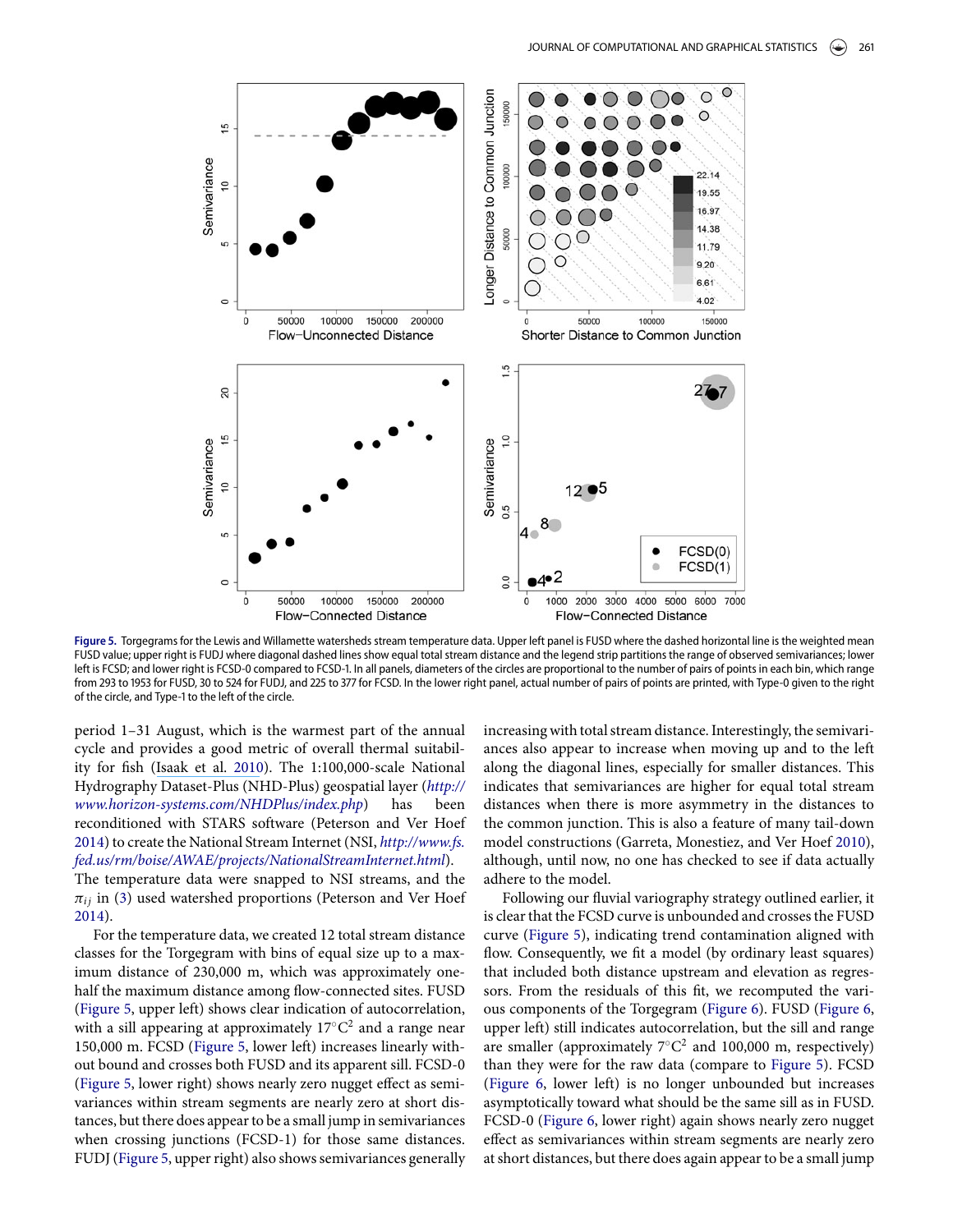<span id="page-9-1"></span>

Figure 6. Torgegrams for residuals, after removing effects for distance upstream and elevation, of the Lewis and Willamette watersheds stream temperature data. The description is exactly as for Figure 5.

when crossing junctions for those same distances. However, the subsemivariograms' sample sizes are so small, especially for FSCD-0, that a jump of this magnitude might be attributable to chance. FUDJ [\(Figure 6,](#page-9-1) upper right) again shows semivariances generally increasing with total stream distance. However, they no longer appear to increase when moving up and to the left along the diagonal lines; in fact, for medium distance classes they appear to do the opposite.

Informed by our Torgegram-based exploratory fluvial variography, we fitted two models to the data. For the first model, we used fixed effects for distance upstream and elevation and a pure spherical tail-up model for the second-order dependence. Although FUSD does not appear to be very flat, indicating some autocorrelation [\(Figure 6,](#page-9-1) upper left) among flow-unconnected sites, this model provides a null model to compare to the second model. Histograms of residuals appeared to be approximately normal, so we fitted the model by restricted maximum likelihood (REML, Patterson and Thompson [1971\)](#page-11-21) using the SSN package. As predicted by the Torgegram (FCSD-0, [Figure 6,](#page-9-1) lower right) the estimated nugget effect was small (0.797), with an overall sill of 6.885 and a range of 228,557 m. The Akaike Information Criterion value (AIC, Akaike [1973\)](#page-10-3) was 1237.2. We fitted a second model, again using REML, which included the same fixed effects but characterized the second-order dependence by a mixed model of the form specified by [\(5\)](#page-2-2) and [\(6\)](#page-2-3), with a spherical tail-up component and a linear-with-sill tail-down component. We chose these models because it is easy to interpret their range parameters, which estimate the distance at which the autocorrelation vanishes; we did not find better fits using models in which the sill is approached asymptotically, such as the exponential and Mariah models. The estimated nugget effect was 0.732, with an overall sill of 8.075. The partial sill for the tail-up spherical model was 3.077 with a range of 599,772 m and the partial sill for the tail-down linear-with-sill model was 4.266 with a range of 99,970 m. The AIC value was 1198.4, indicating a substantially better fit than the first model. The second fitted model seems reasonable given the Torgegram in [Figure 6.](#page-9-1)

#### **5. Discussion**

<span id="page-9-3"></span><span id="page-9-0"></span>We have developed a graphical diagnostic, called the *Torgegram*, for characterizing spatial dependence among observations of a variable on a stream network. The Torgegram consists of four component empirical semivariograms, each one corresponding to a particular combination of flow-connectedness and model type (tail-up/tail-down). We have shown how an overall strategy for fluvial variography can be based on careful study of the Torgegram, and we carried this out for a stream temperature dataset from two watersheds within the Columbia River basin. A Torgegram consisting of FUSD, FUDJ, and FCSD and its two lowest-level subsemivariograms (FCSD-0 and FCSD-1) has been incorporated, and will be released, in the next version of the R package SSN.

<span id="page-9-2"></span>Networks other than stream networks exist, of course. For example, there are neural networks in many animals; vascular networks in many animals and plants; street, highway, and other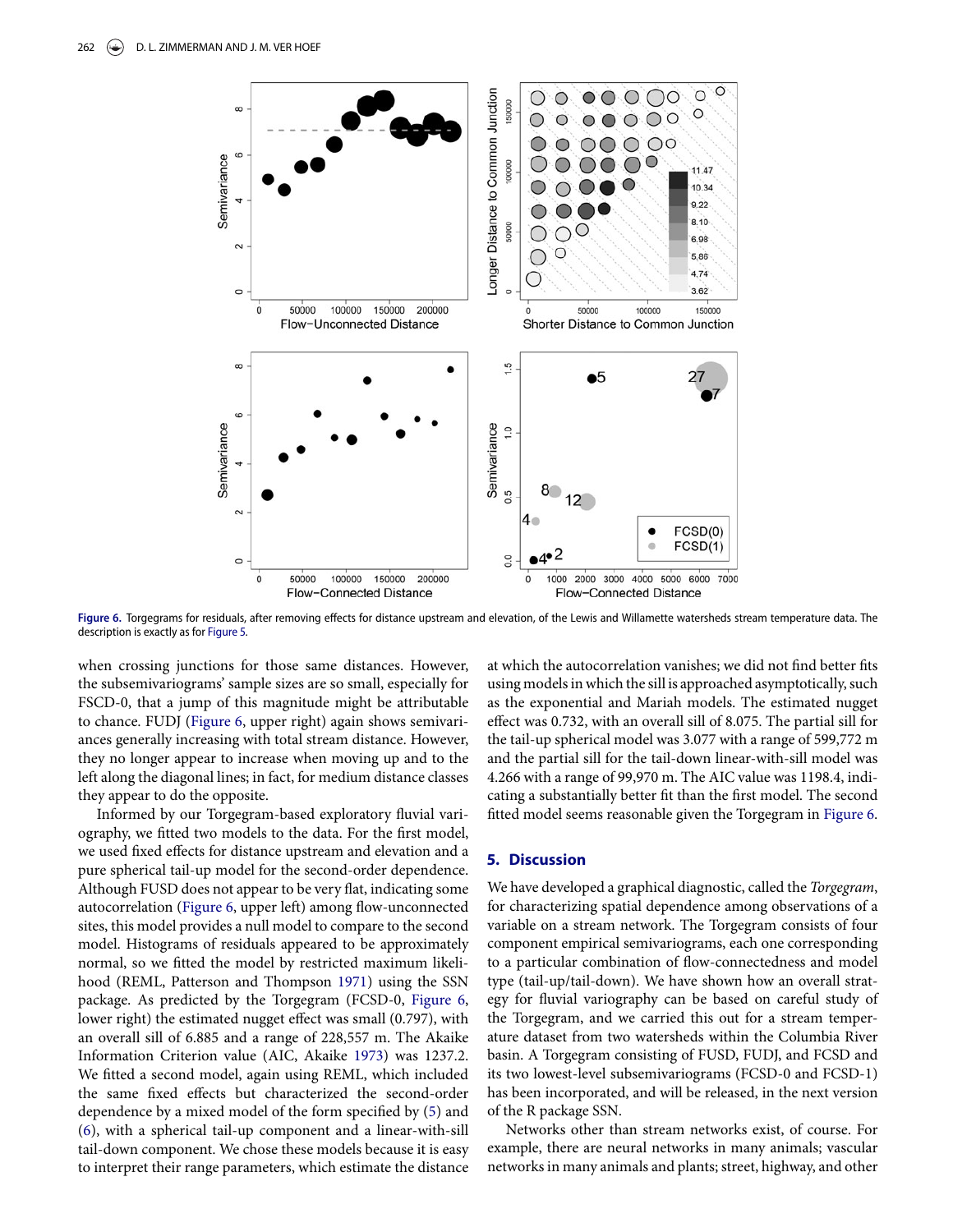transportation networks; municipal water and sewer networks; and communication and social networks. To the extent that these other networks are dendritic and have unidirectional, cumulative flow (e.g., a network of sewer pipes), the Torgegram may be an appropriate tool for describing spatial dependence on them. However, many of these networks are not dendritic (e.g., street networks), and on some of them flow occurs in multiple directions or from a single source to the extremities rather than vice versa (e.g., from the heart to the capillary bed). Further research is needed to develop appropriate graphical tools for characterizing dependence of a spatially continuous process on those types of networks.

We fitted our models using REML, which is standard nowadays. Historically, however, semivariogram models were most often fitted directly to empirical semivariograms using (weighted) least squares ([Cressie](https://www.researchgate.net/publication/225875286_Fitting_Variogram_Models_by_Weighted_Least_Squares?el=1_x_8&enrichId=rgreq-2e7ef4f1f3b58aa5d8369ed9f770e8fe-XXX&enrichSource=Y292ZXJQYWdlOzMwOTQ2NTc2MztBUzo0OTk0MTczMTI5MDcyNjRAMTQ5NjA4MTc3NDM4Mw==) [1985\)](#page-10-4). REML requires inverting a covariance matrix that has dimensions equal to the sample size, which is a computational limitation. Fitting Torgegrams directly could allow model fits to massive datasets as no matrix inverses are required. We do not fully develop the topic here, however, because more research is needed on appropriate weighting among FUSD, FUDJ, and FCSD values.

Although the Torgegram is focused on spatial dependence within the unique topology of a stream network, the Euclidean semivariogram may, on occasion, still be a useful tool for fluvial variography. For example, suppose that the spatial correlation among values of the stream variable was caused by an unmeasured covariate related to underlying bedrock characteristics. In such a case, a Euclidean distance-based semivariogram may be more informative than the Torgegram for characterizing the variable's spatial dependence. In any case, a comprehensive characterization of spatial dependence in a stream network may be facilitated by using both of them.

<span id="page-10-7"></span>Formal hypothesis testing procedures to accompany the Torgegram are needed and are currently under development. For example, we have adapted the Diblasi–Bowman test for spatial independence in Euclidean geostatistics (Diblasi and Bowman [2001\)](#page-10-5) to test for pure tail-up dependence based on a measure of "flatness" of the FUSD semivariogram; details of this test will be reported elsewhere. We are also developing a test for the hypothesis of pure tail-down dependence using a statistic that measures the discrepancy between the FCSD-0 subsemivariogram and the remaining FCSD subsemivariograms. More specifically, we are considering the test statistic

$$
T = (\hat{\boldsymbol{\gamma}}_{\text{FCSD},0} - \hat{\boldsymbol{\gamma}}_{\text{FCSD},>0})^{\dot{}} \hat{G}^{-1} (\hat{\boldsymbol{\gamma}}_{\text{FCSD},0} - \hat{\boldsymbol{\gamma}}_{\text{FCSD},>0}),
$$

where  $\hat{\gamma}_{\text{FCSD},0}$  is the vector of FCSD-0 semivariances,  $\hat{\gamma}_{\text{FCSD},0}$ is the vector of semivariances (at the same distances as those in  $\hat{\gamma}_{FCSD,0}$ ) obtained by pooling all FCSD subsemivariograms except Type 0, *G* is the asymptotic covariance matrix of  $\hat{\mathbf{\gamma}}_{\text{FCSD},0} - \hat{\mathbf{\gamma}}_{\text{FCSD},>0}$ , and *G* is an estimate of *G* obtained by replacing its elements with the corresponding components of the Torgegram. (In practice, FCSD-1 will often be the only subsemivariogram whose semivariances correspond to distances short enough to match those in  $\hat{\gamma}_{\text{FCSD},0}$ ). Under appropriate conditions, the asymptotic distribution of *T* under the null hypothesis of pure tail-down dependence is chi-square with degrees of freedom equal to the dimension of  $\hat{\gamma}_{\text{FCSD.0}}$ . Work is underway to determine *G* and the appropriate asymptotic conditions. Other hypotheses of interest for which Torgegram-based tests may be constructed include exponentiality of the tail-down component (using a statistic that measures the discrepancies in FUDJ semivariances corresponding to the same total stream distance), and variance stationarity across the stream network.

Future work will also include extensions of the Torgegram for use with multivariate and spatio-temporal data on stream networks. An extension to multivariate data would consist of not only Torgegrams to describe the spatial dependence of each variable, but also *cross-Torgegrams* comprising flow-connected and flow-unconnected cross-semivariograms to describe the spatial dependence between each pair of variables.

### <span id="page-10-6"></span>**Acknowledgments**

The project received financial support from the Center for Global and Regional Environmental Research at the University of Iowa, and from NOAA's National Marine Fisheries Service, Alaska Fisheries Science Center. The findings and conclusions in this article are those of the authors and do not necessarily represent the views of the National Marine Fisheries Service.

### **Software**

Functions computing FUSD, FUDJ, FCSD, FCSD-0, and FCSD-1 have been incorporated into the SSN R package, available on CRAN. An R package containing additional functions, scripts, and data supporting the simulations, analyses, and figures in this article can be found at *<https://github.com/jayverhoef/fluvgrm>*.

# **ORCID**

Dale L. Zimmerman D<http://orcid.org/0000-0003-1212-4089>

# **References**

- <span id="page-10-3"></span>Akaike, H. (1973), "Information Theory and an Extension of the Maximum Likelihood Principle," in *Second International Symposium on Information Theory*, eds. B. N. Petrov, and F. Caski, Budapest: Akademiai Kiado, pp. 267–281. [\[262\]](#page-9-2)
- <span id="page-10-0"></span>[Bunn, S. E., Abal, E. G., Smith, M. J., Choy, S. C., Fellows, C. S., Harch,](https://www.researchgate.net/publication/45488343_Integration_of_science_and_monitoring_of_river_ecosystem_health_to_guide_investments_in_catchment_protection_and_rehabilitation?el=1_x_8&enrichId=rgreq-2e7ef4f1f3b58aa5d8369ed9f770e8fe-XXX&enrichSource=Y292ZXJQYWdlOzMwOTQ2NTc2MztBUzo0OTk0MTczMTI5MDcyNjRAMTQ5NjA4MTc3NDM4Mw==) [B. D., Kennard, M. J., and Sheldon, F. \(2010\), "Integration of Sci](https://www.researchgate.net/publication/45488343_Integration_of_science_and_monitoring_of_river_ecosystem_health_to_guide_investments_in_catchment_protection_and_rehabilitation?el=1_x_8&enrichId=rgreq-2e7ef4f1f3b58aa5d8369ed9f770e8fe-XXX&enrichSource=Y292ZXJQYWdlOzMwOTQ2NTc2MztBUzo0OTk0MTczMTI5MDcyNjRAMTQ5NjA4MTc3NDM4Mw==)[ence and Monitoring of River Ecosystem Health to Guide Investments](https://www.researchgate.net/publication/45488343_Integration_of_science_and_monitoring_of_river_ecosystem_health_to_guide_investments_in_catchment_protection_and_rehabilitation?el=1_x_8&enrichId=rgreq-2e7ef4f1f3b58aa5d8369ed9f770e8fe-XXX&enrichSource=Y292ZXJQYWdlOzMwOTQ2NTc2MztBUzo0OTk0MTczMTI5MDcyNjRAMTQ5NjA4MTc3NDM4Mw==) [in Catchment Protection and Rehabilitation,"](https://www.researchgate.net/publication/45488343_Integration_of_science_and_monitoring_of_river_ecosystem_health_to_guide_investments_in_catchment_protection_and_rehabilitation?el=1_x_8&enrichId=rgreq-2e7ef4f1f3b58aa5d8369ed9f770e8fe-XXX&enrichSource=Y292ZXJQYWdlOzMwOTQ2NTc2MztBUzo0OTk0MTczMTI5MDcyNjRAMTQ5NjA4MTc3NDM4Mw==) *Freshwater Biology*, 55, [223–240. \[](https://www.researchgate.net/publication/45488343_Integration_of_science_and_monitoring_of_river_ecosystem_health_to_guide_investments_in_catchment_protection_and_rehabilitation?el=1_x_8&enrichId=rgreq-2e7ef4f1f3b58aa5d8369ed9f770e8fe-XXX&enrichSource=Y292ZXJQYWdlOzMwOTQ2NTc2MztBUzo0OTk0MTczMTI5MDcyNjRAMTQ5NjA4MTc3NDM4Mw==)[253](#page-0-2)[\]](https://www.researchgate.net/publication/45488343_Integration_of_science_and_monitoring_of_river_ecosystem_health_to_guide_investments_in_catchment_protection_and_rehabilitation?el=1_x_8&enrichId=rgreq-2e7ef4f1f3b58aa5d8369ed9f770e8fe-XXX&enrichSource=Y292ZXJQYWdlOzMwOTQ2NTc2MztBUzo0OTk0MTczMTI5MDcyNjRAMTQ5NjA4MTc3NDM4Mw==)
- <span id="page-10-1"></span>Chandler, G. L., Wollrab, S. P., Horan, D. L., Nagel, D. E., Parkes, S. L., Isaak, D. J., Horan, D. L., Wenger, S. J., Peterson, E. E., Ver Hoef, J. M., Hostetler, S. W., Luce, C. H., Dunham, J. B., Kershner, J. L., and Roper, B. B. (2016), "NorWeST Stream Temperature Data Summaries for the Western U.S.," Fort Collins, CO: Forest Service Research Data Archive, *<https://doi.org/10.2737/RDS-2016-0032>*. [\[253\]](#page-0-3)
- <span id="page-10-4"></span>[Cressie, N. \(1985\), "Fitting Variogram Models by Weighted Least Squares,"](https://www.researchgate.net/publication/225875286_Fitting_Variogram_Models_by_Weighted_Least_Squares?el=1_x_8&enrichId=rgreq-2e7ef4f1f3b58aa5d8369ed9f770e8fe-XXX&enrichSource=Y292ZXJQYWdlOzMwOTQ2NTc2MztBUzo0OTk0MTczMTI5MDcyNjRAMTQ5NjA4MTc3NDM4Mw==) *[Journal of the International Association for Mathematical Geology](https://www.researchgate.net/publication/225875286_Fitting_Variogram_Models_by_Weighted_Least_Squares?el=1_x_8&enrichId=rgreq-2e7ef4f1f3b58aa5d8369ed9f770e8fe-XXX&enrichSource=Y292ZXJQYWdlOzMwOTQ2NTc2MztBUzo0OTk0MTczMTI5MDcyNjRAMTQ5NjA4MTc3NDM4Mw==)*, 17, [563–586. \[](https://www.researchgate.net/publication/225875286_Fitting_Variogram_Models_by_Weighted_Least_Squares?el=1_x_8&enrichId=rgreq-2e7ef4f1f3b58aa5d8369ed9f770e8fe-XXX&enrichSource=Y292ZXJQYWdlOzMwOTQ2NTc2MztBUzo0OTk0MTczMTI5MDcyNjRAMTQ5NjA4MTc3NDM4Mw==)[263](#page-10-6)[\]](https://www.researchgate.net/publication/225875286_Fitting_Variogram_Models_by_Weighted_Least_Squares?el=1_x_8&enrichId=rgreq-2e7ef4f1f3b58aa5d8369ed9f770e8fe-XXX&enrichSource=Y292ZXJQYWdlOzMwOTQ2NTc2MztBUzo0OTk0MTczMTI5MDcyNjRAMTQ5NjA4MTc3NDM4Mw==)
- <span id="page-10-2"></span>Cressie, N., Frey, J., Harch, B., and Smith, M. (2006), "Spatial Prediction on a River Network," *Journal of Agricultural, Biological, and Environmental Statistics*, 11, 127–150. [\[254\]](#page-1-3)
- <span id="page-10-5"></span>[Diblasi, A., and Bowman, A. W. \(2001\), "On the Use of the Variogram in](https://www.researchgate.net/publication/12079129_On_the_Use_of_the_Variogram_in_Checking_for_Independence_in_Spatial_Data?el=1_x_8&enrichId=rgreq-2e7ef4f1f3b58aa5d8369ed9f770e8fe-XXX&enrichSource=Y292ZXJQYWdlOzMwOTQ2NTc2MztBUzo0OTk0MTczMTI5MDcyNjRAMTQ5NjA4MTc3NDM4Mw==) [Checking for Independence in Spatial Data,"](https://www.researchgate.net/publication/12079129_On_the_Use_of_the_Variogram_in_Checking_for_Independence_in_Spatial_Data?el=1_x_8&enrichId=rgreq-2e7ef4f1f3b58aa5d8369ed9f770e8fe-XXX&enrichSource=Y292ZXJQYWdlOzMwOTQ2NTc2MztBUzo0OTk0MTczMTI5MDcyNjRAMTQ5NjA4MTc3NDM4Mw==) *Biometrics*, 57, 211–218. [\[](https://www.researchgate.net/publication/12079129_On_the_Use_of_the_Variogram_in_Checking_for_Independence_in_Spatial_Data?el=1_x_8&enrichId=rgreq-2e7ef4f1f3b58aa5d8369ed9f770e8fe-XXX&enrichSource=Y292ZXJQYWdlOzMwOTQ2NTc2MztBUzo0OTk0MTczMTI5MDcyNjRAMTQ5NjA4MTc3NDM4Mw==)[263](#page-10-7)[\]](https://www.researchgate.net/publication/12079129_On_the_Use_of_the_Variogram_in_Checking_for_Independence_in_Spatial_Data?el=1_x_8&enrichId=rgreq-2e7ef4f1f3b58aa5d8369ed9f770e8fe-XXX&enrichSource=Y292ZXJQYWdlOzMwOTQ2NTc2MztBUzo0OTk0MTczMTI5MDcyNjRAMTQ5NjA4MTc3NDM4Mw==)